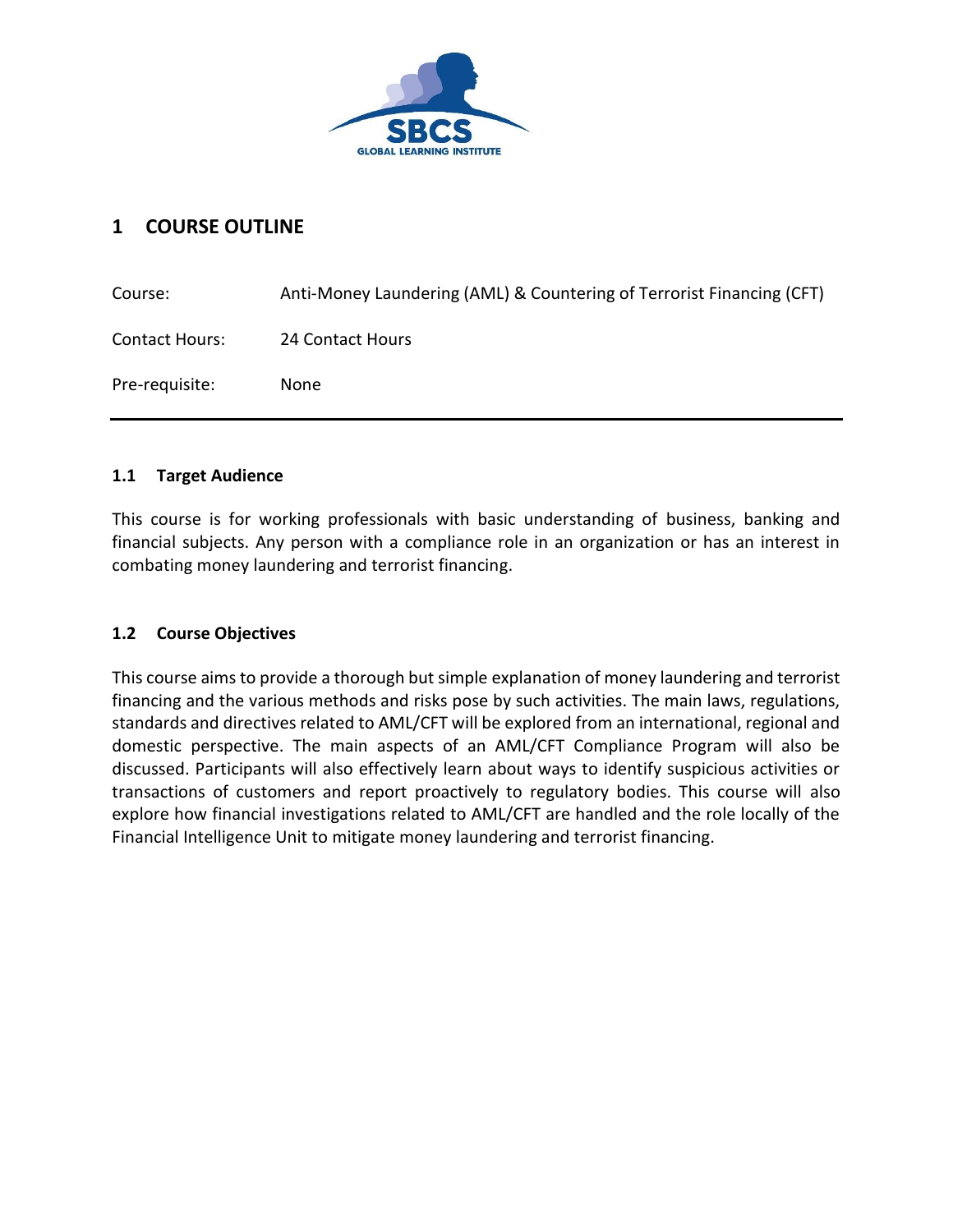

### **1.3 Topics Covered**

### **Week 1: Introduction to Anti-Money Laundering (AML) and Countering Terrorist Financing (CFT):**

- What is Money Laundering (ML) and the various stages of ML.
- What is Terrorist Financing (TF) and the differences between ML and TF.
- The Social and Economic Consequences of ML and TF.
- Methods of ML/TF for depository institutions.

# **Week 2: Methods of ML/TF for nonbank institutions (using case studies) inter-alia:**

- Insurance
- Casinos
- Gatekeepers
- Real estate
- Virtual Currencies
- Charities and NPOs

# **Week 3: International, Regional and Domestic Laws, Regulations and Standards for AML/CFT:**

- Financial Action Task Force (FATF) and its 40 Recommendations
- European Directives
- Basel Committee of Banking Supervision
- Sections of the USA Patriot Act that relate to international transactions
- Role of the Caribbean Financial Action Task Force (CFATF) regionally
- Main regional and domestic AML/CFT-related laws and regulations

#### **Week 4: The Components of an AML/CFT Program – The "Four Pillars":**

- Purpose of an AML/CFT Program
- Internal policies, procedures and controls
- Designated compliance function with a compliance officer
- Ongoing employee training program
- Independent audit function
- Summary of the AML/CFT Program